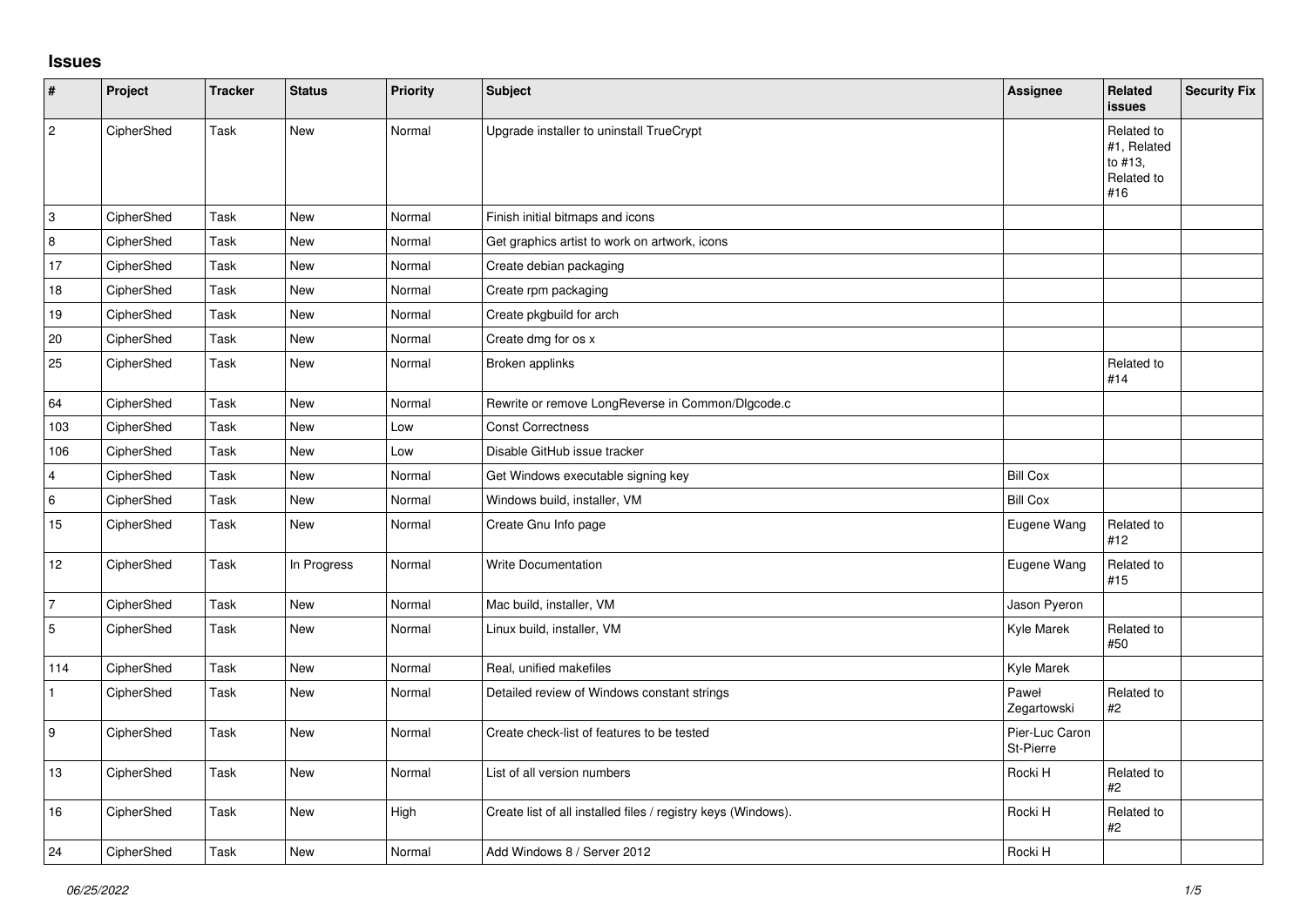| #  | Project    | <b>Tracker</b> | <b>Status</b> | <b>Priority</b> | <b>Subject</b>                                                                           | <b>Assignee</b> | Related<br>issues | <b>Security Fix</b> |
|----|------------|----------------|---------------|-----------------|------------------------------------------------------------------------------------------|-----------------|-------------------|---------------------|
| 10 | CipherShed | Feature        | <b>New</b>    | Low             | Two-factor Pre-boot-authentication with USB stick and Password                           |                 |                   |                     |
| 11 | CipherShed | Feature        | New           | Low             | Cipher set enablement                                                                    |                 |                   |                     |
| 32 | CipherShed | Feature        | New           | Normal          | truecrypt.ch ideas thread                                                                |                 |                   |                     |
| 33 | CipherShed | Feature        | New           | Normal          | windows comamnd line volume creation                                                     |                 |                   |                     |
| 34 | CipherShed | Feature        | New           | Normal          | windows mount point support                                                              |                 | Related to<br>#60 |                     |
| 36 | CipherShed | Feature        | New           | Normal          | support multiple actors to open an encrypted volume                                      |                 |                   |                     |
| 50 | CipherShed | Feature        | <b>New</b>    | Normal          | Linux FDE                                                                                |                 | Related to<br>#5  |                     |
| 52 | CipherShed | Feature        | New           | Low             | recovery utility & tools                                                                 |                 | Related to<br>#59 |                     |
| 53 | CipherShed | Feature        | <b>New</b>    | Low             | Portable / non-admin volume browser                                                      |                 |                   |                     |
| 54 | CipherShed | Feature        | New           | Low             | Self Destruct Password                                                                   |                 |                   |                     |
| 57 | CipherShed | Feature        | <b>New</b>    | Normal          | Skein support                                                                            |                 |                   |                     |
| 58 | CipherShed | Feature        | New           | Low             | Tablet / Touch screen / non-keyboard boot support                                        |                 |                   |                     |
| 60 | CipherShed | Feature        | <b>New</b>    | Normal          | Enhanced UX - shell extension for container management                                   |                 | Related to<br>#34 |                     |
| 61 | CipherShed | Feature        | New           | Normal          | optionally support TPM                                                                   |                 |                   |                     |
| 62 | CipherShed | Feature        | New           | Normal          | Administrative Configuration for Enterprise IT                                           |                 |                   |                     |
| 65 | CipherShed | Feature        | New           | Normal          | pure 64 bit version for windows                                                          |                 | Related to<br>#63 |                     |
| 66 | CipherShed | Feature        | <b>New</b>    | Normal          | provide robust API for usermode interaction with kernel driver                           |                 |                   |                     |
| 67 | CipherShed | Feature        | New           | Normal          | print a backup                                                                           |                 |                   |                     |
| 69 | CipherShed | Feature        | <b>New</b>    | Low             | integration test: mounting and sharing volumes                                           |                 |                   |                     |
| 70 | CipherShed | Feature        | New           | Normal          | track git info in build                                                                  |                 |                   |                     |
| 75 | CipherShed | Feature        | New           | Low             | code coverage - ConvertUTF.c                                                             |                 |                   |                     |
| 79 | CipherShed | Feature        | <b>New</b>    | Low             | document a list of file systems compatible with Hidden Volume usage                      |                 |                   |                     |
| 81 | CipherShed | Feature        | New           | Normal          | Decrypt System drive via commandline                                                     |                 |                   |                     |
| 82 | CipherShed | Feature        | New           | Normal          | add sparse file detection to non-windows versions                                        |                 |                   |                     |
| 87 | CipherShed | Feature        | New           | Low             | support multiple hidden volumes                                                          |                 |                   |                     |
| 89 | CipherShed | Feature        | New           | Normal          | Support the Common Criteria Collaborative Protection Profile for Full Disk Encryption    |                 |                   |                     |
| 90 | CipherShed | Feature        | New           | Normal          | cipher setting preference file                                                           |                 |                   |                     |
| 91 | CipherShed | Feature        | New           | Normal          | use linked libraries in kernel driver to isolate logical units and later support plugins |                 |                   |                     |
| 92 | CipherShed | Feature        | New           | Normal          | allow change of cipher/key on encrypted container without decrypting                     |                 |                   |                     |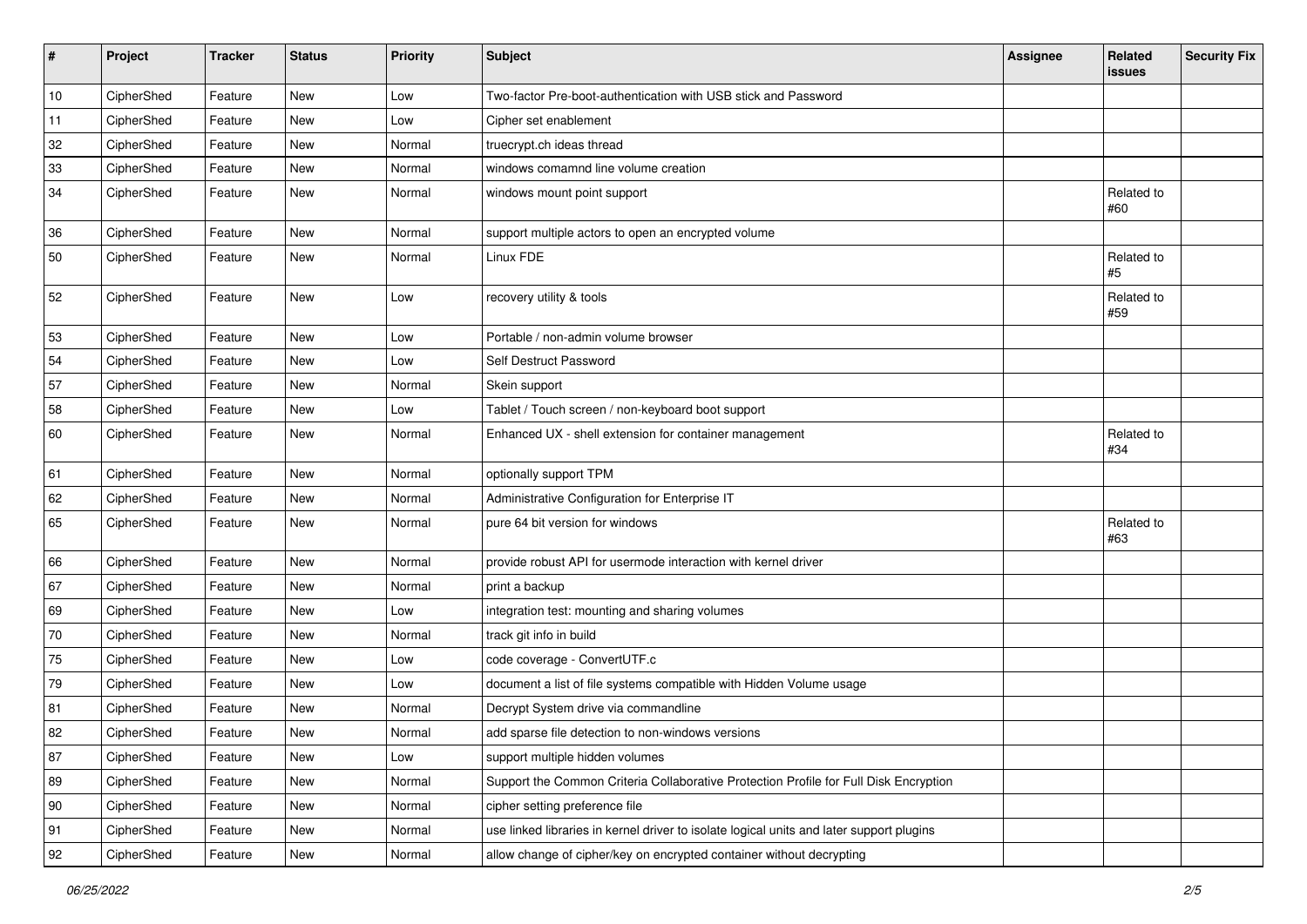| $\vert$ # | Project    | <b>Tracker</b> | <b>Status</b> | Priority | <b>Subject</b>                                                                                | <b>Assignee</b> | Related<br><b>issues</b> | <b>Security Fix</b> |
|-----------|------------|----------------|---------------|----------|-----------------------------------------------------------------------------------------------|-----------------|--------------------------|---------------------|
| 93        | CipherShed | Feature        | <b>New</b>    | Normal   | support "quick" encrypt for new media (especially flash/SSD)                                  |                 |                          |                     |
| 96        | CipherShed | Feature        | New           | Normal   | installer to incorporate a post-installation quick-start wizard                               |                 |                          |                     |
| 102       | CipherShed | Feature        | New           | Normal   | support for serial console in bootloader                                                      |                 |                          |                     |
| 99        | CipherShed | Feature        | <b>New</b>    | Normal   | Suggestion 3-Separate required and optional input parameters                                  |                 |                          |                     |
| 100       | CipherShed | Feature        | New           | Normal   | Suggestion 4-Display the consequences of an action immediately (Immediacy of<br>consequences) |                 |                          |                     |
| 121       | CipherShed | Feature        | <b>New</b>    | Normal   | Support "not" burning CD on encrypting disk operation                                         |                 | Related to<br>#68        |                     |
| 122       | CipherShed | Feature        | New           | Normal   | support key escrow                                                                            |                 | Related to<br>#68        |                     |
| 124       | CipherShed | Feature        | <b>New</b>    | Normal   | investigate switch to FUDforum from phpBB                                                     |                 |                          |                     |
| 35        | CipherShed | Feature        | Resolved      | High     | use Doxygen                                                                                   |                 |                          |                     |
| 97        | CipherShed | Feature        | <b>New</b>    | Normal   | Suggestion 1 - Do not use unknown terminology                                                 | Niklas Lemcke   |                          |                     |
| 98        | CipherShed | Feature        | <b>New</b>    | Normal   | Suggestion 2 - Do not misuse native UI controls                                               | Niklas Lemcke   |                          |                     |
| 14        | CipherShed | Bug            | <b>New</b>    | Normal   | Fixes urls in ui (/applink? links)                                                            |                 | Related to<br>#25        |                     |
| 21        | CipherShed | <b>Bug</b>     | New           | High     | Method of mounting may be exploited                                                           |                 |                          |                     |
| 26        | CipherShed | <b>Bug</b>     | New           | Normal   | Large External Drive Support on Mac (>512byte sector size)                                    |                 |                          |                     |
| 37        | CipherShed | <b>Bug</b>     | <b>New</b>    | High     | Open Crypto Audit Project issues                                                              |                 |                          |                     |
| 38        | CipherShed | <b>Bug</b>     | <b>New</b>    | High     | Weak Volume Header key derivation algorithm                                                   |                 | Blocked by<br>#49        |                     |
| 39        | CipherShed | <b>Bug</b>     | New           | High     | Sensitive information might be paged out from kernel stacks                                   |                 |                          |                     |
| 40        | CipherShed | <b>Bug</b>     | <b>New</b>    | High     | Multiple issues in the bootloader decompressor                                                |                 |                          |                     |
| 41        | CipherShed | <b>Bug</b>     | New           | High     | Windows kernel driver uses memset() to clear sensitive data                                   |                 |                          |                     |
| 42        | CipherShed | <b>Bug</b>     | New           | High     | TC_IOCTL_GET_SYSTEM_DRIVE_DUMP_CONFIG kernel pointer disclosure                               |                 |                          |                     |
| 43        | CipherShed | Bug            | New           | High     | IOCTL_DISK_VERIFY integer overflow                                                            |                 |                          |                     |
| 44        | CipherShed | <b>Bug</b>     | New           | High     | TC_IOCTL_OPEN_TEST multiple issues                                                            |                 |                          |                     |
| 45        | CipherShed | <b>Bug</b>     | New           | High     | MainThreadProc() integer overflow                                                             |                 |                          |                     |
| 46        | CipherShed | <b>Bug</b>     | New           | High     | MountVolume() device check bypass                                                             |                 |                          |                     |
| 47        | CipherShed | Bug            | New           | High     | GetWipePassCount() / WipeBuffer() can cause BSOD                                              |                 |                          |                     |
| 48        | CipherShed | <b>Bug</b>     | New           | High     | EncryptDataUnits() lacks error handling                                                       |                 |                          |                     |
| 56        | CipherShed | <b>Bug</b>     | New           | Low      | FreeBSD support                                                                               |                 |                          |                     |
| 59        | CipherShed | <b>Bug</b>     | New           | Low      | optimized rescue disk                                                                         |                 | Related to<br>#52        |                     |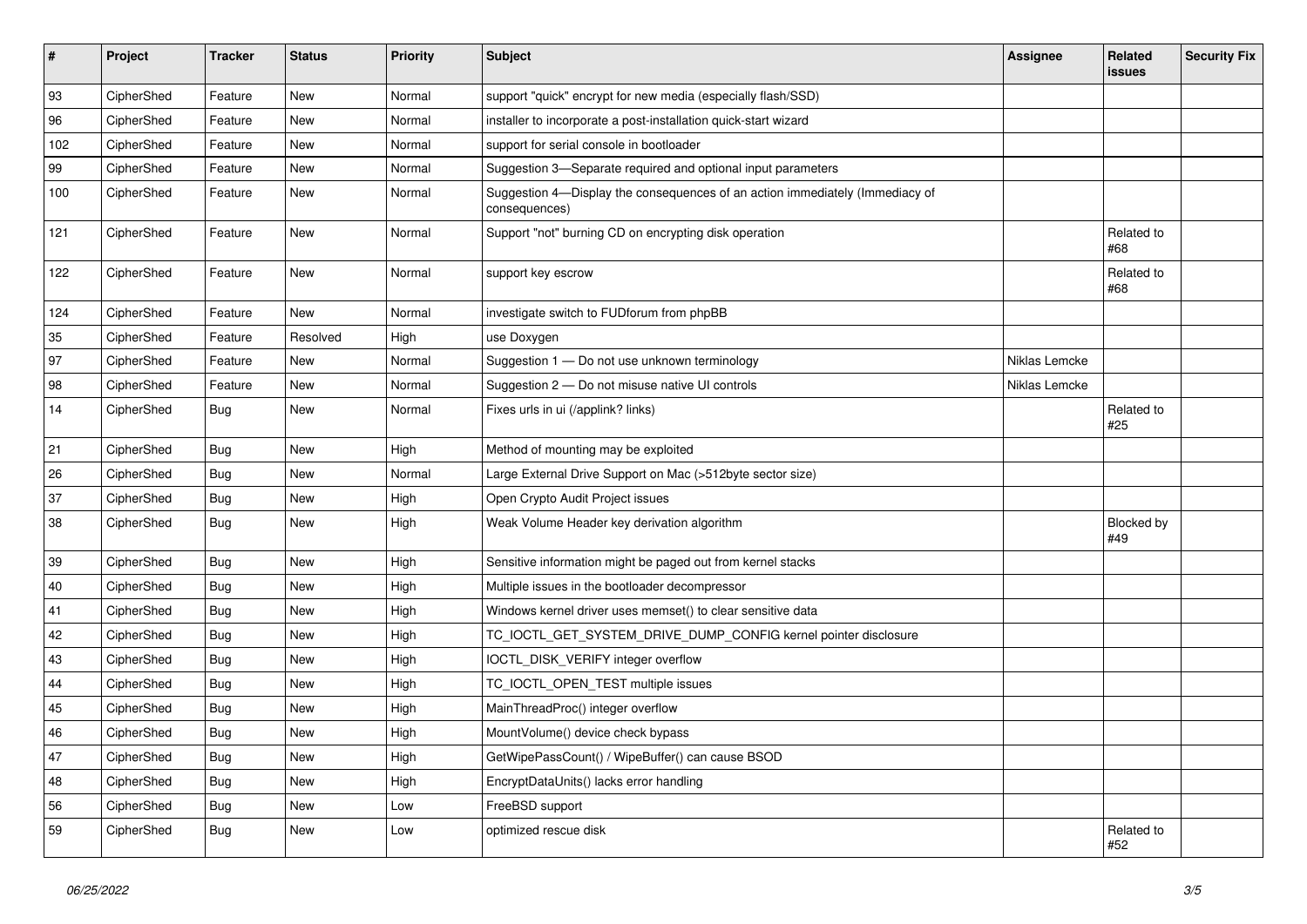| #   | Project    | <b>Tracker</b> | <b>Status</b> | Priority  | <b>Subject</b>                                                                                                                             | <b>Assignee</b> | Related<br>issues | <b>Security Fix</b> |
|-----|------------|----------------|---------------|-----------|--------------------------------------------------------------------------------------------------------------------------------------------|-----------------|-------------------|---------------------|
| 63  | CipherShed | Bug            | New           | Normal    | 64 bit gui on 64 bit systems                                                                                                               |                 | Related to<br>#65 |                     |
| 71  | CipherShed | Bug            | New           | High      | passwords using non-ascii                                                                                                                  |                 |                   |                     |
| 72  | CipherShed | Bug            | New           | Normal    | The installation fails, but a message (from windows?) says it succeeds and asks if you want<br>to reboot                                   |                 |                   |                     |
| 73  | CipherShed | Bug            | New           | Normal    | Truecrypt icon showing in taskbar                                                                                                          |                 |                   |                     |
| 74  | CipherShed | Bug            | New           | Normal    | Hardcoded Build date in Help->About window                                                                                                 |                 |                   |                     |
| 76  | CipherShed | Bug            | New           | Normal    | MakeSelfExtractingPackage used in CI cannot have dialog boxes                                                                              |                 |                   |                     |
| 78  | CipherShed | <b>Bug</b>     | New           | Normal    | update the ciphershed org website, automatically                                                                                           |                 |                   |                     |
| 80  | CipherShed | <b>Bug</b>     | New           | Low       | TEST CASE: ubuntu 14 GUI install                                                                                                           |                 |                   |                     |
| 83  | CipherShed | Bug            | New           | Normal    | deduplicate file names                                                                                                                     |                 |                   |                     |
| 84  | CipherShed | <b>Bug</b>     | New           | Normal    | wcsncpy is subject to buffer overflow                                                                                                      |                 |                   |                     |
| 85  | CipherShed | <b>Bug</b>     | New           | Normal    | Digcode.c is 9917 lines long, split it up                                                                                                  |                 |                   |                     |
| 88  | CipherShed | Bug            | New           | Normal    | smart card support for containers                                                                                                          |                 |                   |                     |
| 94  | CipherShed | Bug            | New           | High      | CipherShed Volume Creation Wizard: Encryption of Host Protected Area":"Encryption of Host<br>Protected Area" class #32770 not initialized? |                 |                   |                     |
| 95  | CipherShed | <b>Bug</b>     | New           | Normal    | Platform/SystemException.h and Common/Exception.h define the same class/struct                                                             |                 |                   |                     |
| 116 | CipherShed | <b>Bug</b>     | New           | Normal    | create an option for private/global volume mounting                                                                                        |                 |                   |                     |
| 108 | CipherShed | Bug            | New           | Urgent    | Open Crypto Audit Project TrueCrypt CS-TC-2 - AES implementation susceptible to<br>cache-timing attacks                                    |                 |                   |                     |
| 118 | CipherShed | <b>Bug</b>     | New           | Normal    | upgrading truecrpyt fails if truecrypt is pinned to the taskbar                                                                            |                 |                   |                     |
| 107 | CipherShed | <b>Bug</b>     | New           | Immediate | Open Crypto Audit Project TrueCrypt CS-TC-1 - CryptAcquireContext may silently fail in<br>unusual scenarios                                |                 |                   |                     |
| 109 | CipherShed | <b>Bug</b>     | New           | High      | Open Crypto Audit Project TrueCrypt CS-TC-3 - Keyfile mixing is not cryptographically sound                                                |                 |                   |                     |
| 110 | CipherShed | Bug            | New           | High      | Open Crypto Audit Project TrueCrypt CS-TC-4 - Unauthenticated ciphertext in volume<br>headers                                              |                 |                   |                     |
| 123 | CipherShed | <b>Bug</b>     | New           | Normal    | losetup anomaly with OpenSUSE 13.1                                                                                                         |                 |                   |                     |
| 30  | CipherShed | Bug            | Resolved      | Normal    | Allowed character description is wrong                                                                                                     |                 | Related to<br>#31 |                     |
| 27  | CipherShed | <b>Bug</b>     | Resolved      | High      | Audit of 04af5c7 - Buffer Overflow: sprintf                                                                                                |                 |                   |                     |
| 28  | CipherShed | <b>Bug</b>     | Resolved      | Normal    | Audit of 04af5c7 - Buffer Overflow: strcat                                                                                                 |                 |                   |                     |
| 49  | CipherShed | <b>Bug</b>     | Resolved      | High      | use a unit testing framework                                                                                                               |                 | Blocks #38        |                     |
| 77  | CipherShed | Bug            | Resolved      | High      | boot loader is too big, regression on ff4d0578aff9269fdb654a213c850ce576fafd0a                                                             |                 |                   |                     |
| 86  | CipherShed | <b>Bug</b>     | Resolved      | Normal    | Make ciphershed window titlebars different                                                                                                 |                 |                   |                     |
| 101 | CipherShed | Bug            | Resolved      | Normal    | boot loader password prompt takes 100% cpu in VM                                                                                           |                 |                   |                     |